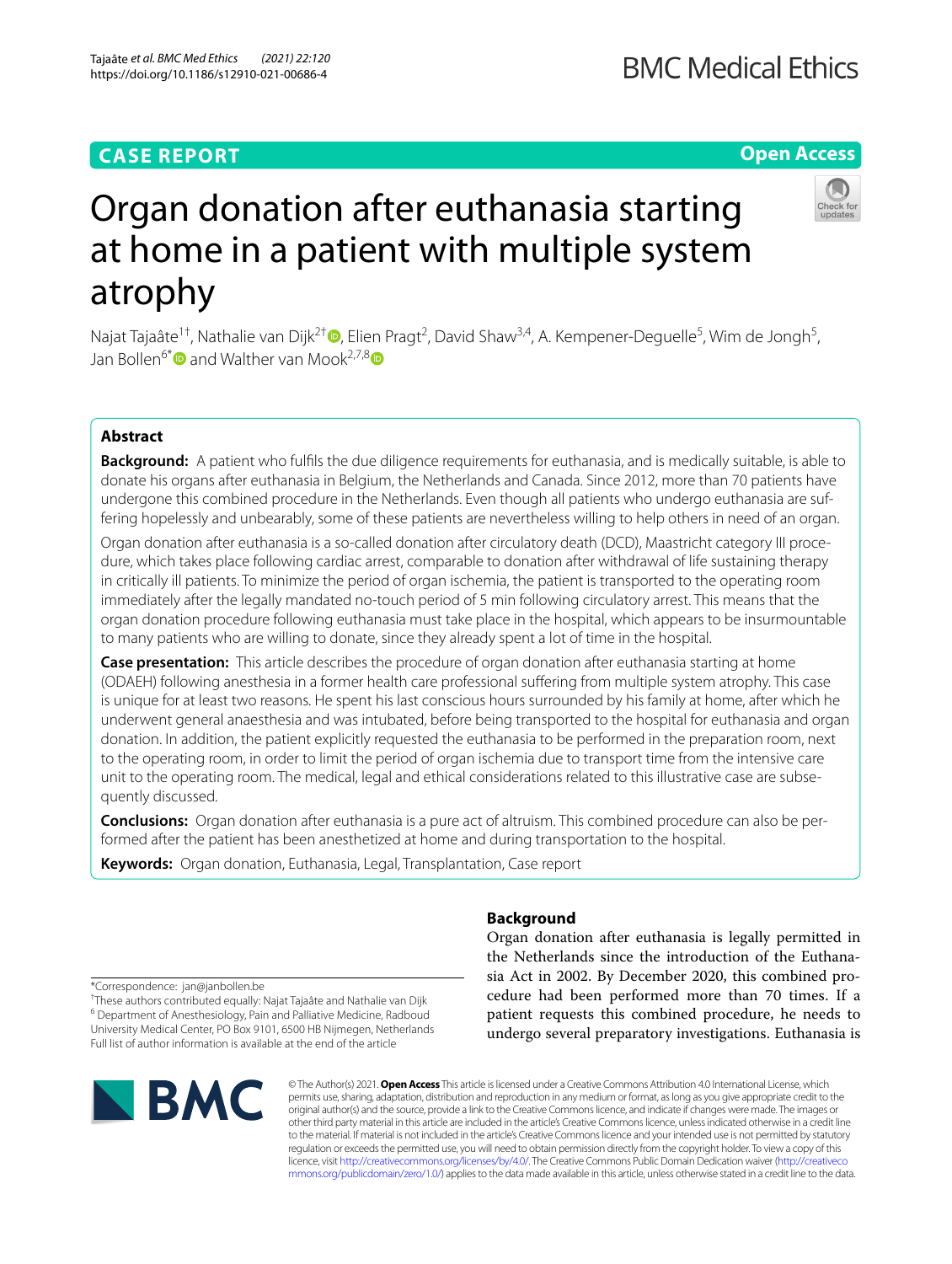then performed in the hospital by the performing physician—most often his general practitioner—after which the patient's organs will be procured.

Research demonstrated that an estimated 10% of all patients who undergo euthanasia might be medically suitable organ donors [\[1](#page-4-0)]. A more recent comparative study concluded that organs transplanted following euthanasia have superior immediate graft function compared to other DCD-III transplants [[2,](#page-4-1) [3](#page-5-0)].

The authors present a unique case of organ donation after euthanasia starting at home (ODAEH): a patient who requested to be sedated at home, and to die in the operating room (OR), in an attempt to minimize the warm ischemic time of the organs  $[4]$  $[4]$ . This request imposed medical, legal and ethical challenges for the health care professionals involved, which will be consecutively discussed.

### **Case presentation**

A 63-year old man had been sufering from multiple system atrophy (MSA) for four years, due to which he was physically deteriorating. This led him to request euthanasia. The man was a former health care professional and his last wish was to donate his organs following euthanasia. He was aware of factors infuencing the quality of donated organs, like the warm ischemic time (WIT). Consequently, he specifcally requested euthanasia to be performed in the operating room.

However, he objected to spending his last conscious moments in a hospital. His explicit wish was to be sedated at home, followed by transportation to the hospital. This way, he could 'fall asleep' in his familiar environment, surrounded by his loved ones.

Before the procedure, the patient's case was discussed several times with all stakeholders, including his general practitioner, the organ donation coordinator (ODC), the hospital's legal officer, medical director, coordinating intensivist for donation afairs, municipal coroner, public prosecutor, anaesthesiologist-intensivists, the medical ethical committee and the hospital board. All were in favour of facilitating the patient's last wish.

Anticipatory preparations were necessary to perform general anesthesia at home. The ODC visited the patient and his family multiple times, during which he developed and maintained a close, yet professional relationship with both the patient and his relatives. He discussed the patient's wishes, provided information about the combined euthanasia and organ donation procedure, and anticipated any practical issues that might arise, including measuring the elevator for the ambulance stretcher and the working space around the patient's bed. This was especially important because the patient's family, his wife, and (grand)children wanted to be present during induction of anesthesia. All potential scenarios were discussed with the patient and his relatives to achieve clarity on mutual expectations and to prevent any potential unpleasant or unforeseen experiences for the family. All visits were pre- and post-discussed with the patient's own general practitioner and all other stakeholders.

On the day of the procedure the team (ODC, anesthetist-intensivists, intensive care nurse) was professionally equipped to provide anesthesia, and perform endotracheal intubation and subsequent mechanical ventilation at the patient's home. The patient was sitting in his lounge chair in the living room facing a beautiful outdoor environment, with his wife, children, grandchildren and his dog surrounding him, while music was playing in the background.

The patient confirmed his last wish to undergo euthanasia followed by organ donation. After transferring the patient to his bed, he was given an intravenous access. He said farewell to his family, and subsequently the general anesthesia was induced with 15 mg midazolam, 10 mg piritramide and 100 mg rocuronium. Following uncomplicated intubation and mechanical ventilation, he was transported to the university hospital by ambulance (mobile intensive care unit). The patients' relatives chose to stay at home and not to be present during euthanasia itself.

After the patient's arrival in the OR's preparation room, the remaining preparatory investigations were performed, including an abdominal ultrasound. His general practitioner administered the euthanasia drugs according to the euthanasia guideline after which the mechanical ventilation was switched off. After circulatory arrest and the mandated 5-min no-touch waiting period, the patient was declared dead and transported to the operating room, where the surgical retrieval team was anticipating his arrival. Any contact between those performing anesthesia and euthanasia and the surgical team was avoided. Organ procurement was uneventful; both kidneys, the liver and pancreas were donated. The lungs were rejected because of relapsing aspiration pneumonias in the past.

As euthanasia, from a legal perspective, is a non-natural death, the municipal coroner and public prosecutor were asked to grant a priori permission for the combined euthanasia and donation procedure. After the procurement, the patient's body was brought home again by the mortician. The euthanasia review committee evaluated the procedure post hoc and determined that all due diligence criteria criteria had been fulflled. All extra costs of the organ donation procedure were reimbursed by the Dutch transplantation society. The costs for the (exceptional) mobile intensive care transport were not charged. None of these measures had consequences for the regular care of other patients.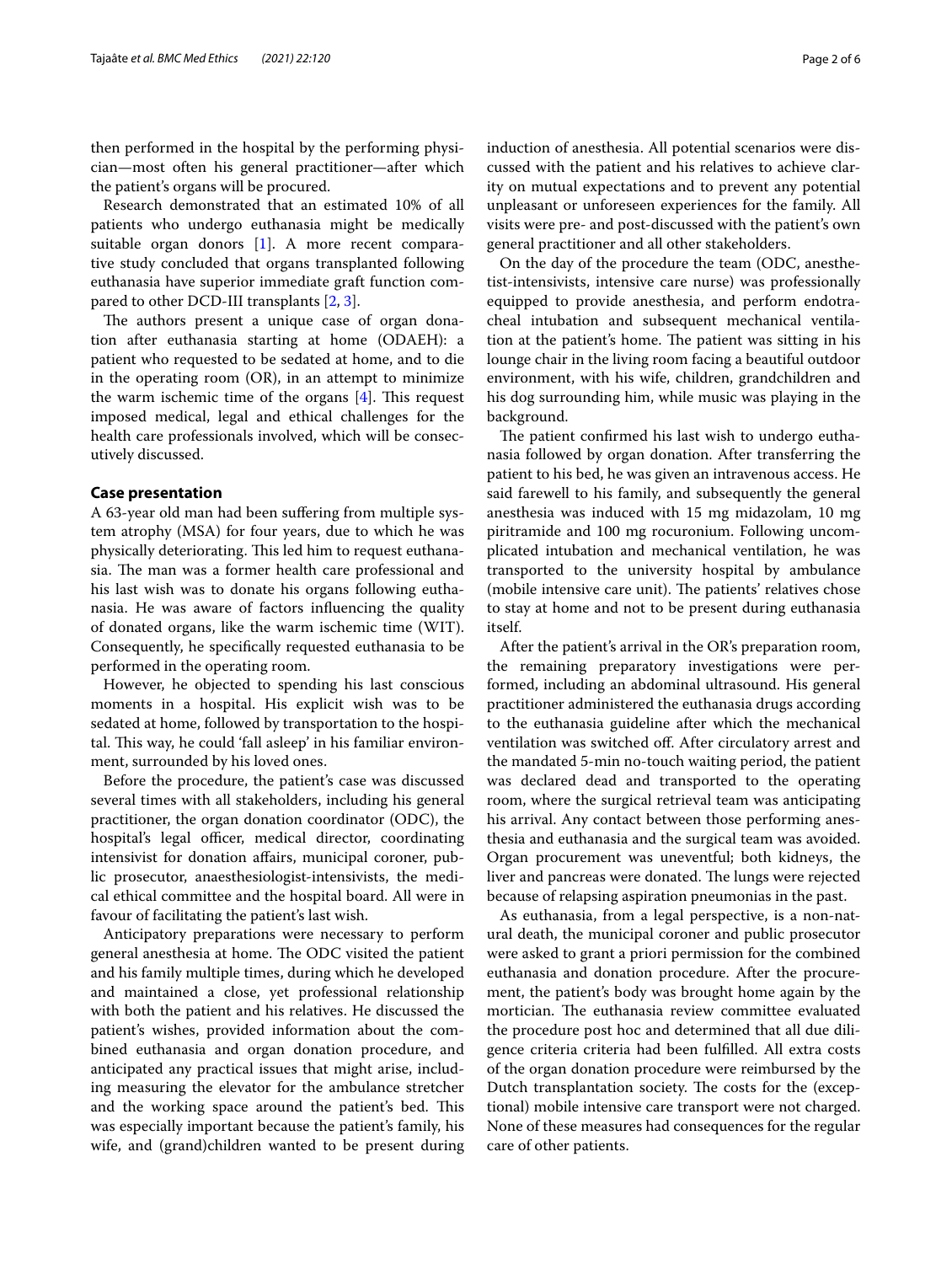# **Organizational/logistical challenges**

The national guideline on organ donation and euthanasia was used as the basis to prepare for organisation of the procedure  $[5]$  $[5]$ . The main practical challenge was converging those directly involved in the procedure to the right place at the right time. This is not a procedure that is arranged overnight, and the patient's preferences regarding its timing were paramount.

Furthermore, the availability of the operating theatre is another infuential factor to consider. Once it proved feasible to perform the procedure on the date preferred by the patient, the general practitioner had to sign a hospital admission agreement. The hospital pharmacist prepared the euthanasia drugs prior to the patient's arrival. A more detailed description of the organisational issues surrounding organ donation and euthanasia has been published previously [[6\]](#page-5-3).

# **Discussion and conclusions**

# **Medical challenges**

Over 80% of patients undergoing euthanasia choose to die at home [[7](#page-5-4)]. Consequently, the vast majority *will not* opt for euthanasia followed by organ donation as that normally requires dying in the hospital. The patient therefore requested to be sedated at home and to remain anesthetized during transport until the euthanasia was performed in the hospital.

'Simply' sedating a patient (without subsequent intubation), using for example low doses of propofol or midazolam, could potentially have negative consequences for the airway and/or breathing resulting in desaturation with possible negative impact on the quality of the donated organs. One decided to intubate the patient, even though intubation is not risk-free either. Intubation carries—among other things—the risk of a failed intubation, loss of a protected airway, aspiration and/ or subsequent hypoxia due to ventilation problems. All periprocedural risks were pre- discussed with the patient and his family. In case of periprocedural cardiac arrest it was decided to refrain from resuscitation, and the combined procedure. To lower the risk of aspiration potentially leading to hypoxia and subsequent damage to other organs, the patient was advised not to eat or drink prior to the procedure (analogous to an elective surgical procedure).

Once in the hospital, the euthanasia drugs were administered by his general practitioner—resulting in the death of the patient. In other organ donation after euthanasia procedures, this is often done in the intensive care unit, as this ward is closest to the operating room and the personnel is experienced in organ donation procedures. The five minute *no touch period* ensures that circulation remains absent, respects the dead donor rule, and results in a clear and strict separation between the euthanasia procedure and organ donation procedure.

ODAEH has been described before, but in addition to the home sedation, our patient explicitly requested the euthanasia to be performed in the preparation room next to the operating room to preserve the best quality of his organs [[8](#page-5-5)]. After administration of the euthanasia drugs according to protocol by his general practitioner the patient died within a few minutes.

# **Legal challenges**

Because it is formally still a punishable ofence under the Dutch Penal Code, euthanasia is only permissible if the relevant due diligence requirements are met, as laid down in the Euthanasia Act. These criteria include a voluntary and well-considered request from the patient, unbearable sufering without any prospect of improvement, and the lack of a reasonable alternative [\[9](#page-5-6)].

When a patient is anesthetized, one might argue that the requirement of hopeless and unbearable sufering is not applicable anymore. The patient would then in theory, from the perspective of the *letter of the* law, no longer fulfl the due diligence requirements because of which it would become legally impossible to perform euthanasia. However, in terms of the *spirit of the law*, one can reason that the sustained unbearable and hopeless sufering is still present, since it would reappear as soon as the temporary sedation effects wear out. The regional review committees on euthanasia determine *ex post* whether all due diligence requirements were fulflled in each individual case. In previous ODAEH cases, the review committees judged that all due diligence requirements had been met [\[7](#page-5-4)].

If a patient would be anesthetized and transported to the operating room, one could, also merely theoretically, consider removing the organs while the patient is still anesthetized. In our prior experiences, some patients, who request euthanasia and organ donation actively voice such requests, including our patient. Since the patient would not yet be legally dead at the time of organ harvesting, this would imply living organ donation. This type of organ donation has previously been described as 'organ donation euthanasia' (ODE), which is currently still illegal, and would result in prosecution  $[10, 11]$  $[10, 11]$  $[10, 11]$ . This thus contrasts with euthanasia which is permitted after strict adherence to the due diligence criteria. Not adhering to the latter likewise results in prosecution and punishment. Furthermore, an ODE procedure would infringe the dead donor rule, which states that vital organs should only be taken from persons who are dead. Our patient however objected to visit the hospital for any preparatory investigations that would be necessary to donate the heart, for the same reasons he requested home sedation. Recently,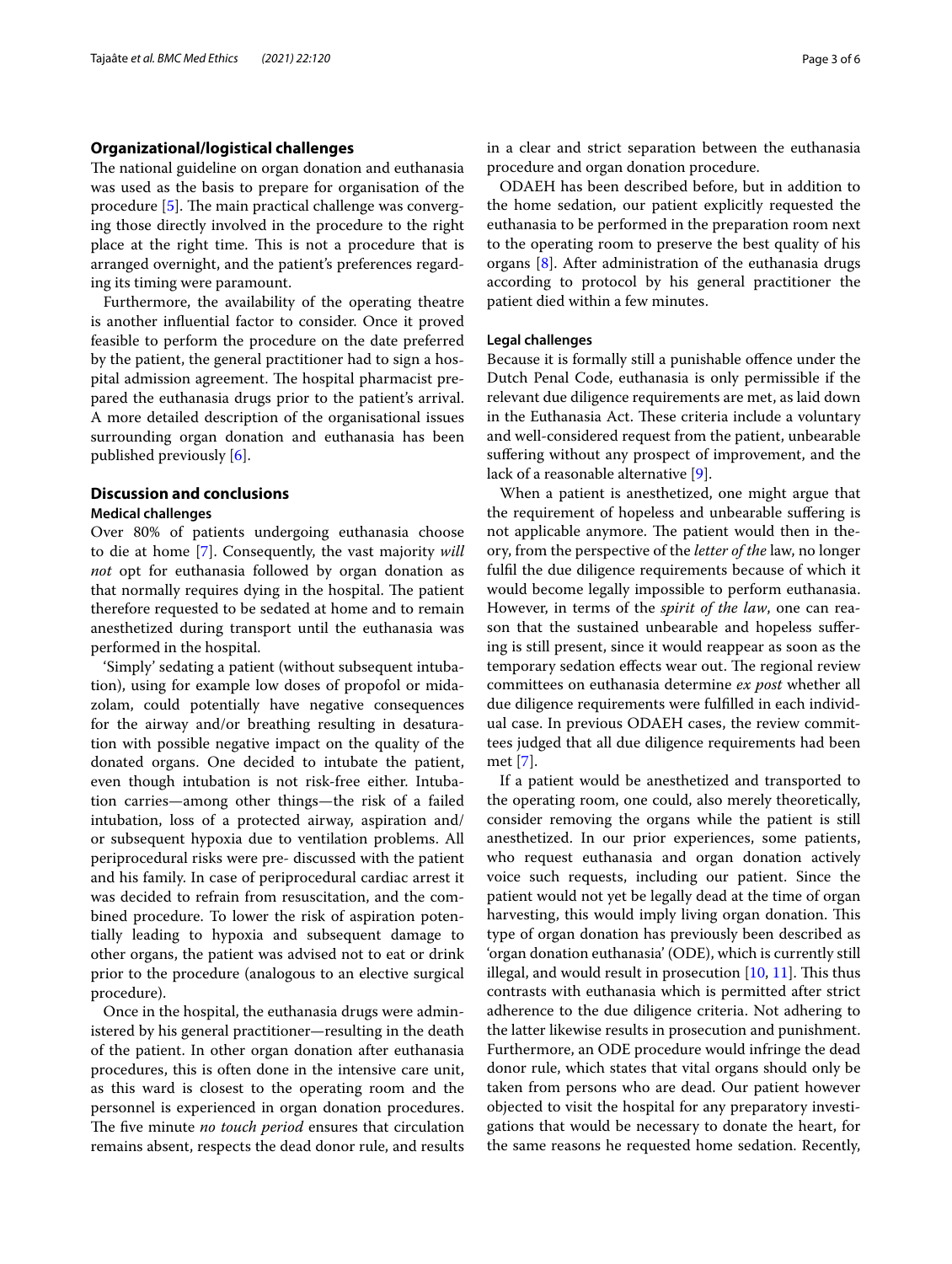it became possible in the Netherlands to donate the heart during a DCD procedure. This was not possible at the time of death of our patient. In our case additional DCD heart donation, although now legally and medically possible, would furthermore not have been an option since our patient was considered too old to donate his heart. The currently used maximum age for DCD heart donation in the Netherlands is 58 years. Living organ donation of one kidney, followed by a euthanasia procedure is an alternative to ODE, but has, to the best of our knowledge, not been performed in the Netherlands so far.

### **Ethical challenges**

Many ethicists use four basic principles to assess ethical issues: the principles of *respect for autonomy*, *benefcence*, *non-maleficence*, and *justice*. These are concisely discussed below. A more extensive discussion is beyond the scope of this article, and previously published elsewhere [[9\]](#page-5-6).

# **Respect for autonomy**

The principle of respect for autonomy reflects that the patient must make his or her own decisions independently and according to his or her personal values and beliefs. By respecting the autonomy of our patient, he was able to coordinate his last hours. Facilitating organ donation after euthanasia maximally respects the patient's autonomy. ODAEH is an even higher level of respecting the patient's autonomy, and contributed to his request to help other patients in need. Even though several additional medical, legal and logistical challenges are faced, the authors consider it appropriate to at least consider making this extra effort. The current guideline does not provide a formal position and there is not yet a cost beneft analysis for this particular situation.

To respect the patients' wish to keep the warm ischemic time as short as possible we proceeded with the euthanasia procedure in the preparation room. One potential ethical objection to euthanasia in general, organ donation after euthanasia in particular and specifcally this type of case concerns the principle of respect for autonomy. In order to respect autonomy, any consent—whether to donation or euthanasia—must be freely given, without any pressure or coercion. This leads to the concern that patients who otherwise might not choose euthanasia could do so partly because they feel an obligation to stop being a burden on relatives (a general concern), to donate their organs to help others perceived as being in greater need (a general organ donation euthanasia concern), or to donate via home sedation in order to maximise the number and viability of organs being donated (a specifc donation concern).

The general concern about the 'burden' argument has been dealt with extensively in the literature and we do not address it here as it does not concern organ donation euthanasia but rather the practice of euthanasia in general. The general donation concern is easily dealt with due to the clear separation of the euthanasia consent process from the organ donation consent process; only once the wish to access euthanasia is assessed and approved and consent obtained will there be any discussion of organ donation, which will be addressed by a separate team. The more specific concern about pressure to choose home sedation in order to maximise donation potential is even less plausible. Most patients would not be aware that this is even an option, and it is not normally suggested. Even if a patient were informed about this option, it would be made clear that he or she had no obligation whatsoever to choose this option—just as there is no obligation to consent to donation at all, or to go ahead with euthanasia.

## **Benefcence**

The ethical principle of beneficence requires the health care providers to act in the best interest of their patients in each situation. To ensure benefcence for our patient we had to consider his individual circumstances, and not just listen to them, but also value his last wishes. Even though his request was extraordinary and so far, not included in the Dutch guideline on organ donation after euthanasia, we decided to honour his request after careful and timely deliberation. From a utilitarian perspective, the decision to honour the last wishes of the patient produced the greatest good for many other patients.

# **Non‑malefcence**

Non-malefcence, means 'avoiding and/or preventing harm'. The difficulty is in defining the nature of harm, since many types of harm ranging from physical and emotional injury to deprivation of property or violation of rights exist. In health care, harm relates to a more focussed defnition including pain, disability or death. Granting the euthanasia request has limited the period of suffering, and thus harm. In the presented case a broader defnition of harm is required in the ethical consideration to fulfl the last wishes of the patient. Both the euthanasia and organ donation were explicitly requested by the patient.

#### **Justice**

The principle of justice requires that patients are treated fairly, equitably and with respect. All the health care providers involved in the procedure carried out their tasks in protected time, so confict with other patients' care was avoided. Another aspect to consider in the Netherlands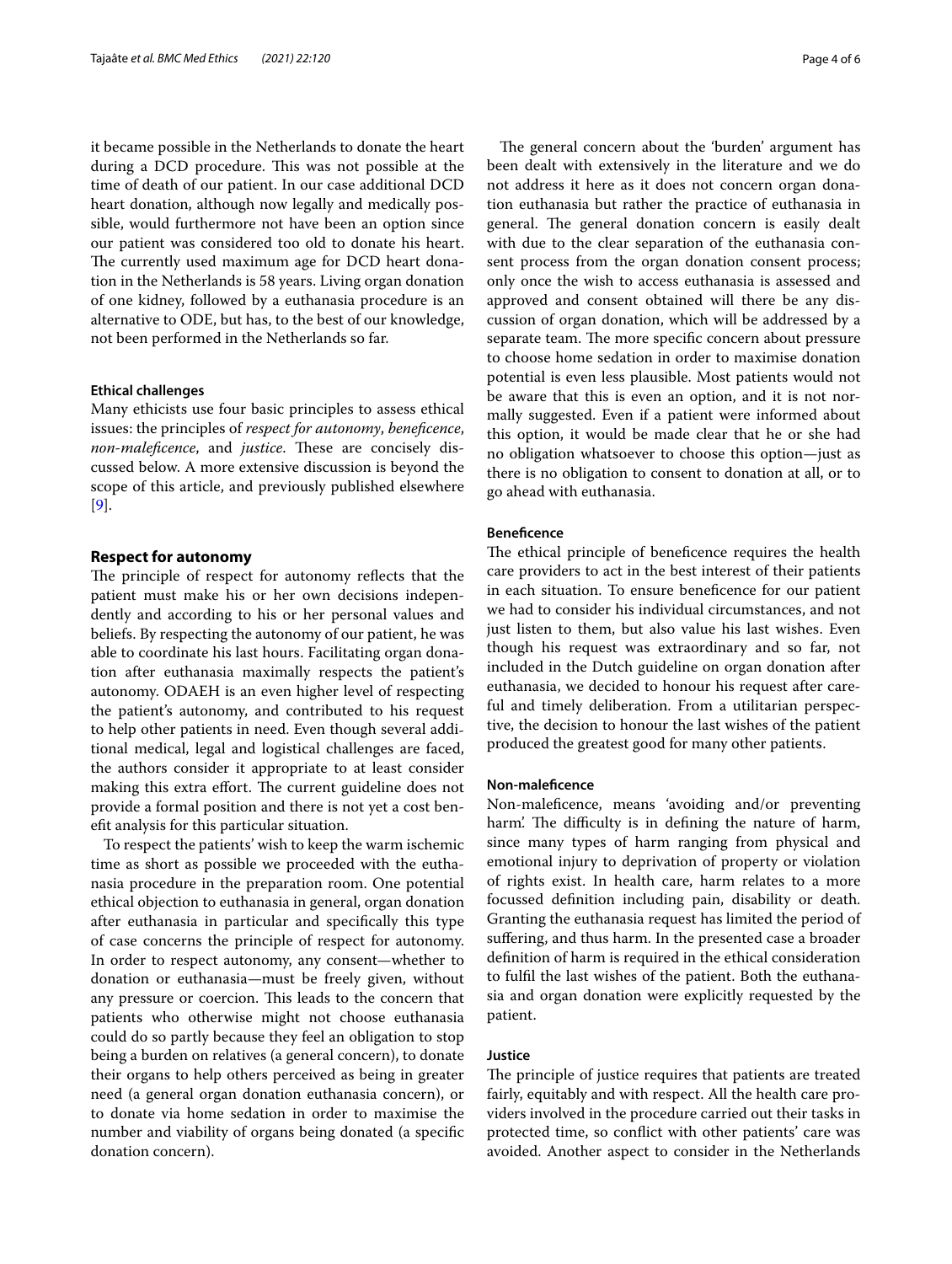is that the patient has no infuence on the allocation of his donated organs. Comparable to donation after death, the organs are allocated by Eurotransplant. Since additional human resources and time are required to facilitate ODAEH, the context in which such a request is made at least in part contributes to granting or refusing such request. For example, now the intensive care units are "fooded" with COVID patients, and hospitals can barely facilitate emergency and urgent surgeries, ODAEH is currently not an option.

Ethical considerations for every team member have to be evaluated as well. Every potential team member should be one hundred percent supportive of this procedure, and be certain they do not have any moral, religious or cultural objections to the procedure. Only the people that where fully committed participated in honouring the last wishes of the patient. Before and after the procedure several debriefng moments were scheduled with all participants.

# **Conclusion**

Organ donation after euthanasia is increasingly requested and performed in the Netherlands, Belgium and Canada. Giving a patient the possibility to be sedated at home prior to transport to the hospital, and performing euthanasia directly next to the operating room, all at the patient's request, maximally contributes to the patient's autonomy.

From the patient's perspective, falling asleep in the intimacy of his own home and with his loved ones present appears to be a good alternative to the medicalisation of organ donation after euthanasia in the hospital.

Even though this expansion of the combined euthanasia and organ donation procedure adds medical, legal and ethical challenges to an already complex situation, it provides the patient the possibility to 'fall asleep' at home and to help other patients who are on the transplant waiting list. The dialogue on the acceptability and feasibility of ODAEH is ongoing. Since the procedure is so far uncommon in occurrence, it is not yet incorporated in the most recent version of the Dutch national guideline on organ donation after euthanasia.

Normalizing ODAEH could make it more attractive to patients who want to donate after euthanasia but do not want to die in hospital, thus providing more organs for transplantation. Given the prospective benefts, the marginal and relative extra costs of implementing this procedure are likely to be justifed.

# **Note**

The patient and his relatives were strongly in favour and supportive of publication of this case to contribute

to public awareness of organ donation after euthanasia. Therefore the patient's wife is one of the authors of this article (AK)

#### **Abbreviations**

DCD: Donation after circulatory death; ODAEH: Organ donation after euthanasia starting at home.

#### **Acknowledgements**

Not applicable.

#### **Authors' contributions**

NT and NvD initiated the research, were clinically involved in the described procedure, and contributed equally to the manuscript. JB wrote the frst version of the manuscript. EP, WdJ, DS, AK and WvM contributed to the manuscript. Each author made substantial contributions to the conception and design of the work, has approved the submitted version, and has agreed both to be personally accountable for the author's own contributions and ensures that questions related to the accuracy or integrity of any part of the work, even ones in which the author was not personally involved, are appropriately investigated, resolved, and the resolution documented in the literature. All authors read and approved the fnal manuscript.

#### **Funding**

None.

### **Availability of data and materials**

Not applicable.

#### **Declarations**

**Ethics approval** Not applicable.

#### **Consent for publication**

The patient and his widow gave written consent for their personal or clinical details.

#### **Competing interests**

The authors declare that they have no competing interests.

#### **Author details**

<sup>1</sup> Department of Anesthesiology and Intensive Care Medicine, Zuyderland Medisch Centrum, Heerlen, Netherlands. <sup>2</sup> Department of Intensive Care Medicine, Maastricht University Medical Center, Maastricht, Netherlands. <sup>3</sup> Care and Public Health Research Institute, Maastricht University, Maastricht, Netherlands. <sup>4</sup>Institute of Biomedical Ethics, University of Basel, Basel, Switzerland. <sup>5</sup> Department of Organ Donation Coordination, Maastricht University Medical Center, Maastricht, Netherlands. <sup>6</sup> Department of Anesthesiology, Pain and Palliative Medicine, Radboud University Medical Center, PO Box 9101, 6500 HB Nijmegen, Netherlands. 7 Maastricht UMC+ Academy, Maastricht, Netherlands. 8 School of Health Professions Education, Maastricht Universityr, Maastricht, Netherlands.

#### Received: 19 March 2021 Accepted: 25 August 2021 Published online: 06 September 2021

#### **References**

- <span id="page-4-0"></span>1. Bollen J, van Smaalen T, Ten Hoopen R, van Heurn E, Ysebaert D, van Mook W. Potential number of organ donors after Euthanasia in Belgium. JAMA. 2017;317(14):1476–7.
- <span id="page-4-1"></span>2. Bollen J, Snoeijs M, ten Hoopen R, Shaw D, van Mook W, van Heurn E, et al. Promising results of kidney transplantation from donors following euthanasia. Transplantation. 2020;104(S3):S394.